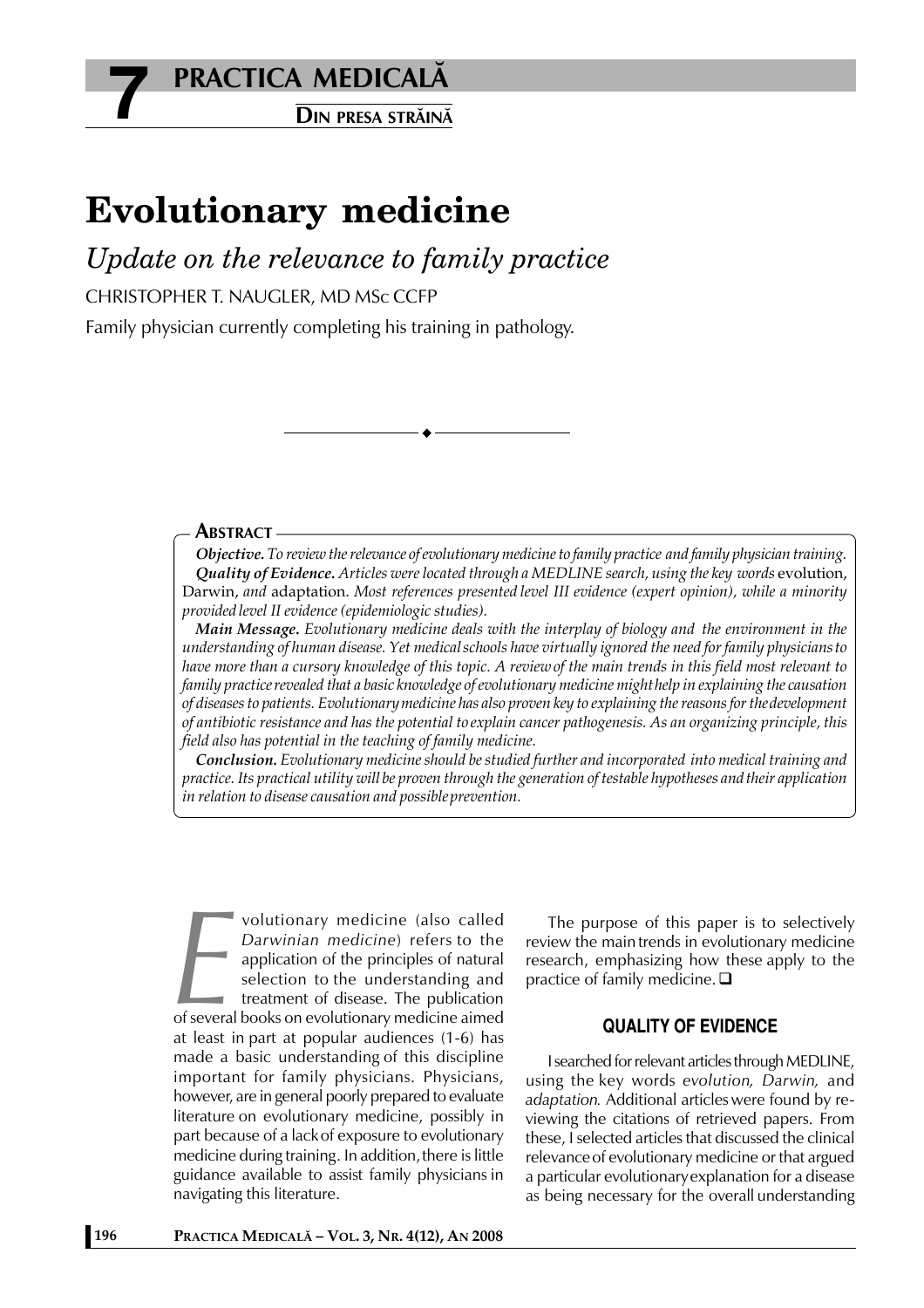of that disease. Review papers were excluded unless they offered original arguments for the clinical relevance of evolutionary medicine. The studies I examined logically fell into 3 different categories: articles offering explanations for the existence of specific diseases; articles arguing that evolutionary medicine offers a conceptual framework for medical education; and articles discussing the utility of evolutionarymedicine for disease treatment and prevention. For each of these broad categories, I summarized the main arguments relevant to the practice of family medicine. Most papers presented levelIII evidence (expert opinion). Several papers presented level II evidence (epidemiologic research).

## **EVOLUTIONARY EXPLANATIONS FOR DISEASES**

There are several recurring evolutionary explanations for disease. The 3 most common of these are reviewed here with representative examples. A more complete list of diseases and proposed evolutionary explanations is given in *Table 1.* (7-20)

| Table 1. Examples of evolutionary explanations for human<br>disorders |                                                                                           |
|-----------------------------------------------------------------------|-------------------------------------------------------------------------------------------|
| <b>Proposed</b><br>evolutionary<br>explanation                        | <b>Disorders</b>                                                                          |
| Heterozygote<br>advantage                                             | Sickle cell disease (7)                                                                   |
|                                                                       | Cystic fibrosis (8)<br>Phenylketonuria (9)                                                |
| Antagonistic pleiotropy;<br>adaptation to ancestral<br>environment    | Hemochromatosis (10,11)                                                                   |
| Antagonistic pleiotropy                                               | Gout (12)<br>Atherosclerosis (13)<br>Prostatic hypertrophy (14)<br>Alzheimer disease (15) |
| Adaptation to ancestral<br>environment                                | Obesity (16)<br>Type II diabetes (17,18)                                                  |
|                                                                       | Essential hypertension (14)<br>Drug abuse (19)<br>Female reproductive cancers (20)        |

One of the most common evolutionary explanations for disease involves a phenomenon known as *heterozygote advantage.* In diseases caused by heterozygote advantage, certain alleles appear to represent an adaptation in carriers (heterozygotes) but are clearly deleterious in homozygotes. The classic example of thisis sickle cell anemia and protection from severe malarial infections.Individuals heterozygous for the HbAS allele (ie, sickle cell trait) demonstrate enhanced

phagocytosis of red blood cellsinfected with the ring form of malaria parasites (particularly *Plasmodium falciparum*). (7) In fact, carriers of the sickle cell trait enjoy a greater than 90% protection against severe malaria. (21) Because infection with *P falciparum* can be fatal, natural selection has favoured maintenance of the HbAS allele in malaria-endemic areas of Africa despite the clear disadvantage to individualshomozygous for HbAS, who contract sickle cell disease. Many other human red blood cell polymorphisms also appear to be adaptationsagainst malarial infection (eg, glucose-6–phosphate dehydrogenase deficiency, pyruvate kinase deficiency, a-thalassemia, hemoglobinC disease, hemoglobin E disease). (22)

Another common evolutionary hypothesis for the origin of human diseases focuses on mismatches between genes and the environment. The basis of this idea is that at some period in the past, human genes adapted to a particular ancestral environment (such as the African savanna). Over time, our physical and cultural environments changed faster than natural selection altered our allele frequencies, resulting in modern-day diseases. Numerous diseases are posited to result from such gene-environment mismatches, including diabetes, cardiovascular disease, and hemochromatosis. For example, the common gene mutation C282Y observed in hemochromatosis might have arisen from an adaptation that occurred when prehistoric humans switched from a Paleolithic huntergatherer diet richin red meat to a Neolithic cereal grain diet relatively low in red meat, resulting in iron deficiency anemia.<sup>10</sup> Because both homozygous and heterozygous carriers of the hemochromatosis C282Y mutation have greater iron stores, this mutation likely provided a fitness advantage in a Neolithic environment, especiallyto women of childbearing age. The mutation probably only manifested as disease (became disadvantageous) when nutritional intakesimproved in recent centuries.

Evolutionary medicine might also have wideranging applications in psychiatry. (23,24) For example, it has been postulated thatanxiety stems from a mismatch between modern cultural conditions and emotional responses that developed in response to historic (eg, Paleolithic) cultural conditions. This line of reasoning has led to suggestions of preventing the development of anxiety by altering early life experiences in children. (25) However, it must be pointed out that these suggestions remain highly speculative. Among the chief proponents of evolutionary psychiatry is Randolph Nesse. In a 2000 review of evolutionary explanations for depression,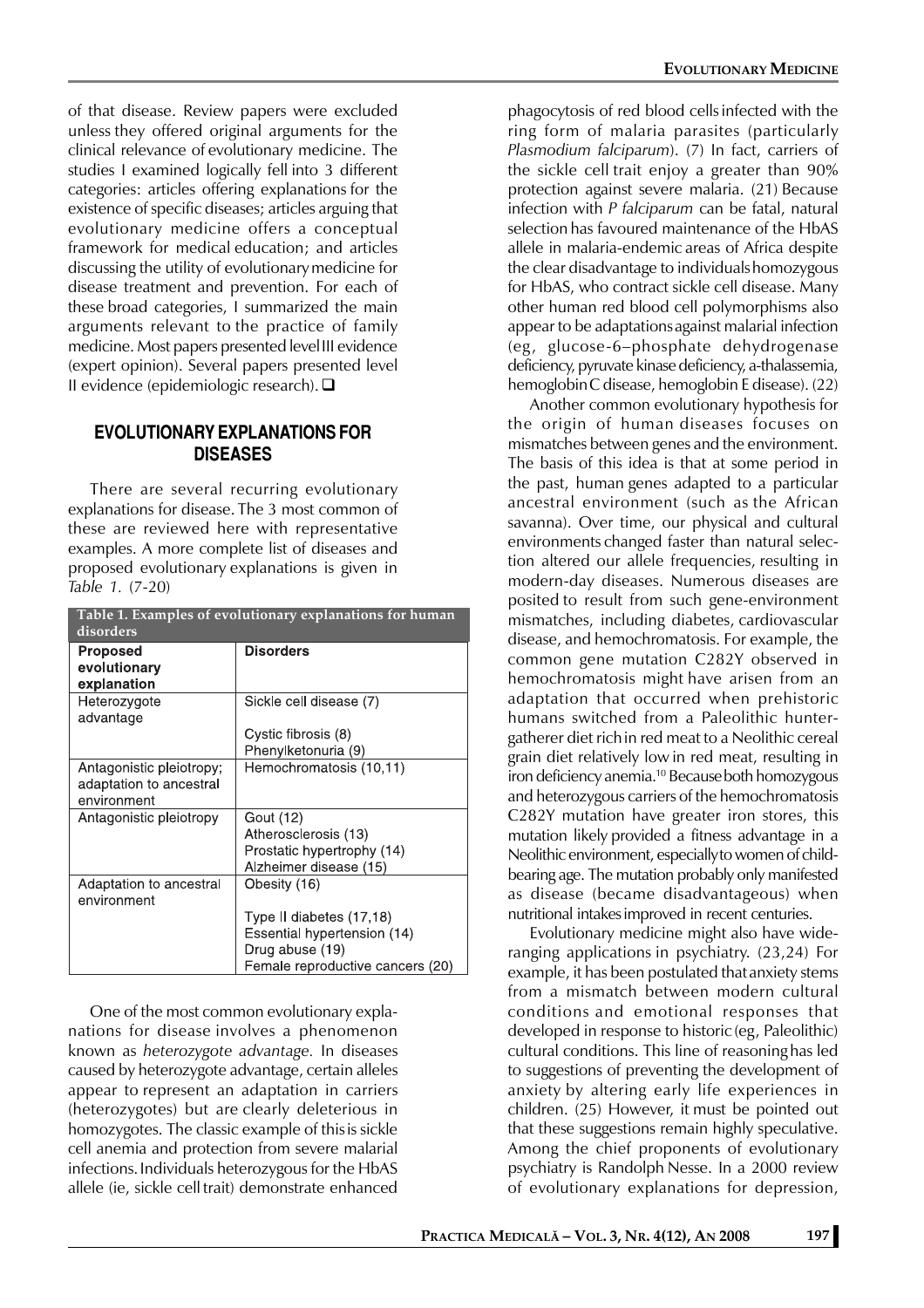Nesse concluded that in some instances depressive states might be adaptive because they "inhibit dangerous or wasteful actions" in situations that would likely prove futile to the individual. (26)

A third common evolutionary hypothesis for human disease involvesa concept known as *antagonistic pleiotropy. Pleiotropy* refers to instances where a single gene affects 2 or more traits. *Antagonisticpleiotropy* occurs when one of these traits is advantageous to the organism but the other trait, coded by the same gene, isdeleterious. This concept has been central to evolutionary arguments about aging for the last half century. (27) The idea is that allelesthat increase reproductive success early in life might also contribute to accelerated aging later in life. Therefore, aging can be considered a trade-off for reproductive success. As naturalselection operates through the differential passage of allelesto future generations, it is easy to see how increased reproductivesuccess early in life will be selected, even if it also confers a negative effect (aging) after the reproductive period has passed.  $\square$ 

#### **UNIFYING CONCEPT IN FAMILY MEDICINE EDUCATION**

Thirty-five years ago, the biologist Theodosius Dobzhansky argued the following:

Seen in the light of evolution, biology is, perhaps, intellectually the most satisfying and inspiring science. Without that light it becomes a pile of sundry facts some of them interesting or curious but making no meaningful picture as a whole. (28)

An analogous argument has been made regarding the study of medicine, with one author writing, "The study of medicine often strikes students as an unsystematic conglomeration of information andskills – relevant to medicine, but gathered from a wide variety of domains without any linking theoretical rational." (29) It has been argued that evolutionary medicine could provide just such a key organizing principle for medical school education. (29-32) This argument also appears to apply to teaching family medicine, where students are presented with a bewildering array of facts and concepts from widely disparate fields.

Despite the fact that proposals for the inclusion of evolutionary medicine in medical school curricula have been made for more than a decade, (29, 31-32) most medical schools have largely or completely ignored this aspect of biologic theory. Nesse and Schiffman conducted a mail survey of all North American medical schools and found that only 48% of responding schools considered evolutionary medicine to be important knowledge forphysicians; only 4% had a dedicated course or lecture sequence in evolutionary biology. Among survey respondents, the 2 most important reasons for not teaching evolutionary medicine were that there was not enough curriculum time and that there was a lack of faculty expertise. Concerns about political controversywere cited by 11% of medical schools. (31) While not explicitly addressed in this survey, the risk of misusing evolutionary medicine to naturalize social inequalities could also be raised as a possible concern. A detailed discussion of this is beyond the scope of this review, but interested readers are referred to the recent series of essays by Lewontin and Lewis. (34)

To date, there has been little published experience on the teaching of evolutionary medicine in medical schools. An exception is the Keck School of Medicine at the University of Southern California in Los Angeles, where an evolutionary medicine course was successfully integrated into the curriculum. Students at that school rated the evolutionary medicine course as a highly valuable experience. (33) In an even broader sense, because evolutionary medicine places humanity within the larger ecosystem of the earth and draws attention to the dangers inherent in overpopulation and climate change, its inclusion in family medicine curricula might resultin increased awareness of these issues among trainees. To my knowledge, however, there are no published data on the effectsof incorporating evolutionary medicine into family medicine training programs.  $\square$ 

## **GENERATING NEW IDEAS FOR TREATMENT AND PREVENTION**

One of the most fruitful applications of evolutionary medicine has been in the study of antibiotic resistance and pathogenvirulence. (31) It is now clear that bacteria rapidly evolve resistance to antibiotics. (35) Genes that confer antibiotic resistance might arise from new mutations or might be acquired by horizontal gene transfer from other species or strains of bacteria. Once these genes are present in a population of bacteria, exposure to an antibiotic will result in differential survival of individualbacteria possessing the antibiotic-resistance genes. The molecular basis of this evolution has been particularly well studied in *Staphylococcus aureus* (36) and can help to explain the emergence of drug-resistant strains in different parts of the world. Of particular importance are studies of the evolution of pathogen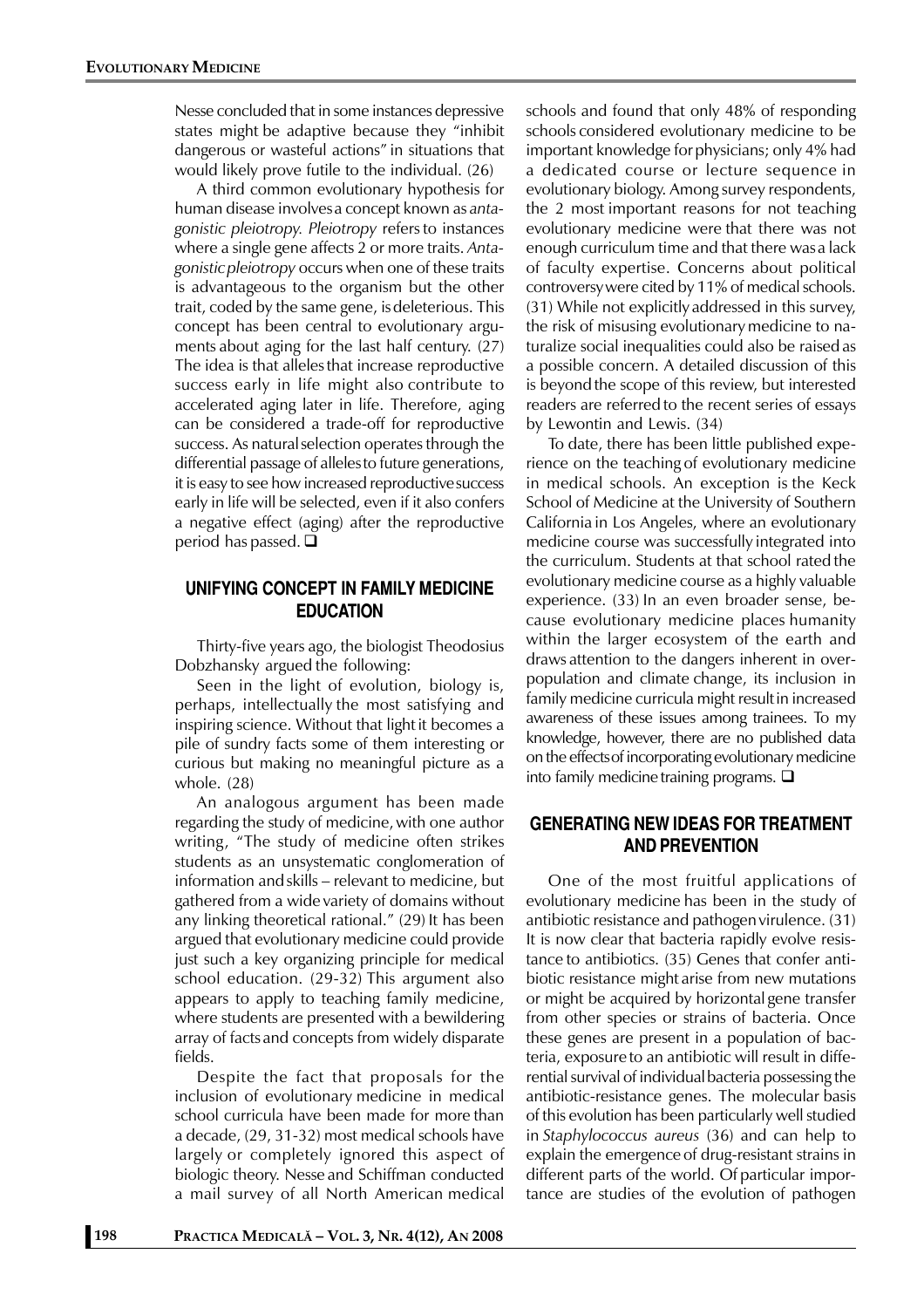virulence (37) and the implications of this for emerging epizooticdiseases that threaten human populations. The inappropriate use of antibiotics has been implicated as an important factorin the evolution of antibiotic resistance (38-40) ;this is one area where evolutionary medicine has direct relevance to family medicine, as it provides a compelling biological argumentfor the restrained prescription of antibiotics.

Evolutionary biology has also been influential in the study of oncology, where cancers have been described as "microcosms of evolution." (41) The fundamental idea is that individual cancer cells behave in a fashion analogous to individual organisms and therefore are subject to competition with other cells, fromnatural selection of cells with survival advantages to predationby the immune system. An understanding of these processes will lead to more effective predictions of the behaviour of tumours as well as potentially more effective treatments. (41) This research has not progressed to the point where it is directly applicable to clinical family practice. A basic familiarity with this topic, however, could prove useful as family physicians play an increasingly important role in community cancer treatment.  $\square$ 

#### **CONCLUSION**

Although medical schools and physicians have generally been slow to recognize the usefulness of evolutionary medicine, there is increasing public awareness of this area. As the discipline of evolutionary medicine becomes better organized and betterintegrated into other fields of medicine, its practical utilitywill be examined in part through the generation of more testable hypotheses, particularly in the areas of disease treatment and prevention. For example, a knowledge of evolutionary medicinecould be used to design health promotion programs, especially for diseases that represent adaptations to ancestral environments. (42)It is important that family physicians be aware of this growing field and of its potential applications to the practice of family medicine.

#### **EDITOR'S KEY POINTS**

- The purpose of this paper was to selectively review the main trends in evolutionary medicine research.
- The studies fell into 3 different categories: articles offering explanations for the evolutionary existence of specific diseases; articles arguing that evolutionary medicine offers a conceptual framework for medical education; and articles discussing the utility of evolutionary medicine for disease treatment and prevention.
- It is becoming increasingly important that family physicians be aware of this growing field and its potential applications to the practice of family medicine.

**Competing interests** None declared

# **REFERENCES**

- **1. Greaves MF** Cancer: the evolutionary legacy. *Oxford, UK: Oxford University Press*; 2000.
- **2. Nesse RM, Williams GC** Why we get sick: the new science of Darwinian medicine. New York, NY: Vintage Books; 1994.
- **3. Trevathan WR, Smith EO, McKenna JJ, editors** – Evolutionary medicine. Oxford, UK: Oxford University Press; 1999.
- **4. Ewald PW** Evolution of infectious disease. Oxford, UK: Oxford University Press; 1994.
- **5. Moalem S** Survival of the sickest: a medical maverick discovers why we need disease. Toronto, ON: Harper Collins Canada; 2007.
- **6. Pollan MT** he omnivore's dilemma: a natural history of four meals. New York, NY: The Penguin Group; 2006.
- **7. Ayi K, Turrini F, Piga A, Arese P** Enhanced phagocytosis of ring-parasitized mutant erythrocytes: a common mechanism that may explain protection against falciparum malaria in sickle trait and betathalassemia trait. Blood 2004;104(10):3364–71.
- **8. Rotter JI, Diamond JM** What maintains the frequencies of human genetic diseases? *Nature* 1987;329(6137):289–90.
- **9. Woolf LI, McBean MS, Woolf FM, Cahalane SF** – Phenylketonuria as a balanced polymorphism: the nature of the heterozygote advantage. *Ann Hum Genet* 1975;38(4):461–9.
- **10. Naugler CT** Hemochromatosis: a Neolithic adaptation to cereal grain diets.

Med Hypotheses; 2008, 70, 3, 691–2. *Epub* 2007 Aug, 8.

- **11. Moalem S, Percy ME, Kruck TP, Gelbart RR** – Epidemic pathogenic selection: an explanation for hereditary hemochromatosis? *Med Hypotheses* 2002;59(3):325–9.
- **12. Ames BN, Cathcart R, Schwiers E, Hochstein P** – Uric acid provides an antioxidant defense in humans against oxidant-and radical-caused aging and cancer: a hypothesis. *Proc Natl Acad Sci USA* 1981;78(11):6858–62.
- **13. Wick G, Perschinka H, Millonig G** Atherosclerosis is an autoimmune disease: an update. *Trends Immunol* 2001;22(12):665–9.